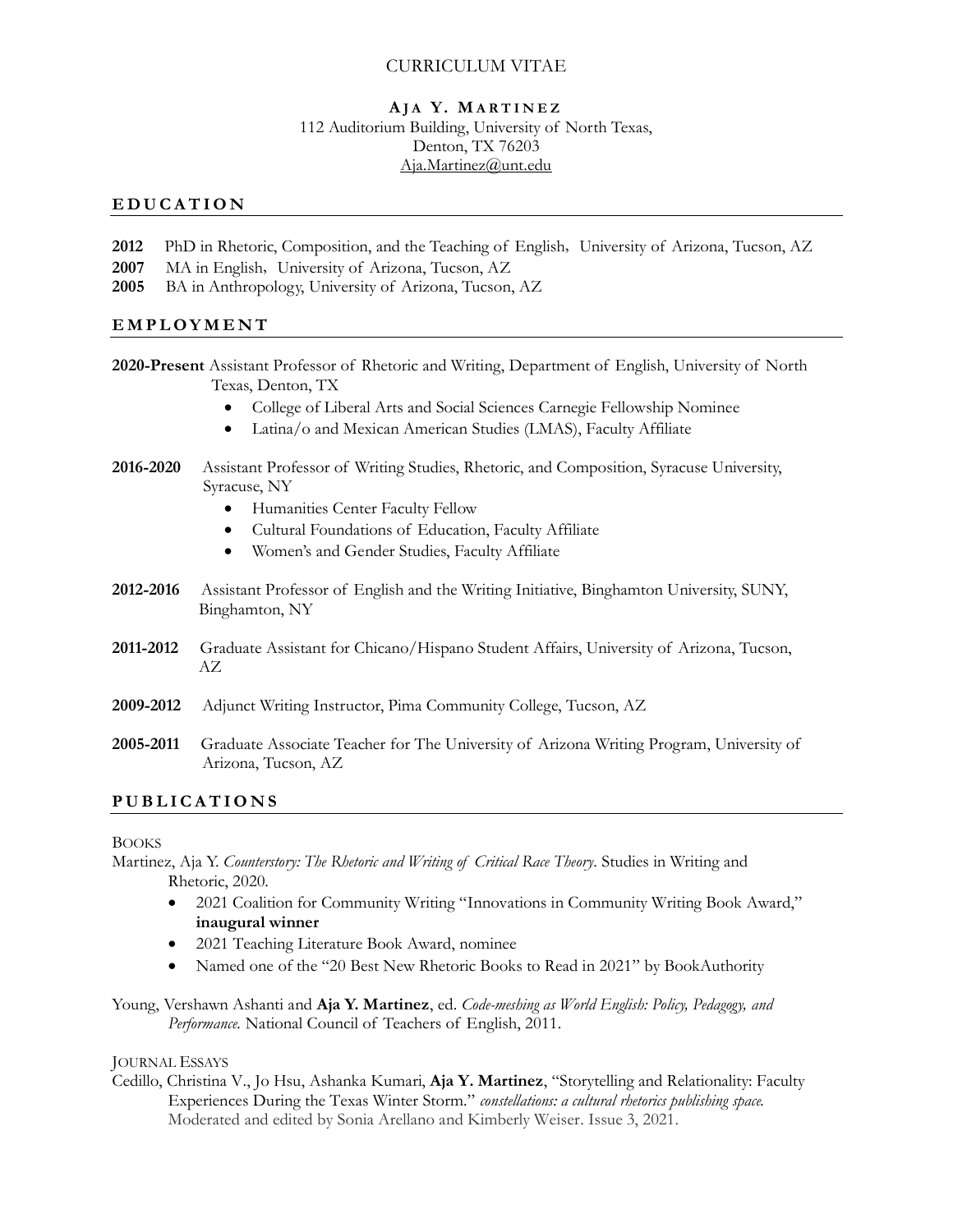- Martinez, Aja Y. "On *Cucuys* in Bird's Feathers: A Counterstory as Parable." *Writers: Craft and Context,* vol. 1, no. 1, 2020, pp 44-46.
- Martinez, Aja Y. "Core-Coursing Counterstory: On Master Narrative Rhetorical Studies Curricula." *Rhetoric Review*, vol. 38, no. 4, 2019, pp. 402-416.
- Martinez, Aja Y. "The Responsibility of Privilege: A Critical Race Counterstory Conversation." *Peitho:Journal of the Coalition of Feminist Scholars in the History of Rhetoric and Composition*, vol. 21, no. 1, 2018, pp. 212 233.
- Martinez, Aja Y., Cruz Nicholas Medina, and Gloria J. Howerton. "Requiem for an Autopsy: A Response to Owens' 'A Partial Rhetorical Autopsy of Tucson's Now-Illegal Ethnic Studies Classes.'" *College English*, vol. 80, no. 6, 2018, pp. 539-550.
- Martinez, Aja Y. "Alejandra Writes a Book: A Critical Race Counterstory about Writing, Identity, and Being Chicanx in the Academy." *Praxis: A Writing Center Journal*, vol. 13, no. 2, 2016, pp. 56-61.
- Medina, Cruz and **Aja Y. Martinez**. "Contexts of Lived Realities in SB 1070 Arizona: A Response to Asenas and Johnson's 'Economic Globalization and the "Given Situation."' *Present Tense: A Journal of Rhetoric in Society*, vol. 4, no. 2, 2015, 8pp.
- Martinez, Aja Y. "Critical Race Theory: Its Origins, History, and Importance to the Discourses and Rhetorics of Race." *Frame—Journal of Literary Studies,* vol. 27, no. 2, 2014, pp. 9-27.
- Martinez, Aja Y. "A Plea for Critical Race Theory Counterstory: Dialogues Concerning Alejandra's 'Fit' in the Academy." *Composition Studies,* vol. 42, no. 2, 2014, pp. 33-55.
	- 2016 *Best of the Independent Journals in Rhetoric and Composition.*
- Martinez, Aja Y. "Critical Race Theory Counterstory as Allegory: A Rhetorical Trope to Raise Awareness About Arizona's Ban on Ethnic Studies." *Across the Disciplines.* Fall, 2013, 26pp.
- Martinez, Aja Y. "'The American Way': Resisting the Empire of Force and Colorblind Racism." *College English*, vol. 71, no. 6, 2009, pp. 584-595.

#### BOOK CHAPTERS

- Martinez, Aja Y. "Counterstory *por mi Gente*: Color-blind Racism, Assimilation, and the American Dream." *Latina Leadership: Language and Literacy Education Across Communities*. Eds. Laura Gonzales and Michelle Hall Kells. Syracuse UP, 2021.
- Martinez, Aja Y. "*Papelitos Guardados,* part II: On Collegiality and Failure." *Failure Pedagogies: Learning and Unlearning What it Means to Fail.* Eds. Allison D. Carr and Laura R. Micciche. Peter Lang Publishing, 2020, pp. 239-258.
- Martinez, Aja Y. "A Personal Reflection on Chican $@$  Language and Identity in the US-Mexico Borderlands: The English-Language Hydra as Past and Present Imperialism." *Why English? Confronting the Hydra*. Ed. Vaughan Rapatahana, Robert Phillipson, Pauline Bunce, and Ruanni Tupas. Multilingual Matters, 2016, pp. 211-219.
- Young, Vershawn Ashanti and **Aja Y. Martinez**, with Julie Anne Naviaux. "Code-meshing as World English Introduction." *Code-meshing as World English: Policy, Pedagogy, and Performance.* Urbana, IL: National Council of Teachers of English, 2011.
- Do, Tom Hong and **Aja Y. Martinez**. "Writing About Film and Other Visual Texts." *Writing As Revision.* Ed. Beth Alvarado and Barbara Cully. 4th ed. Pearson Custom, 2011, pp. 89-91.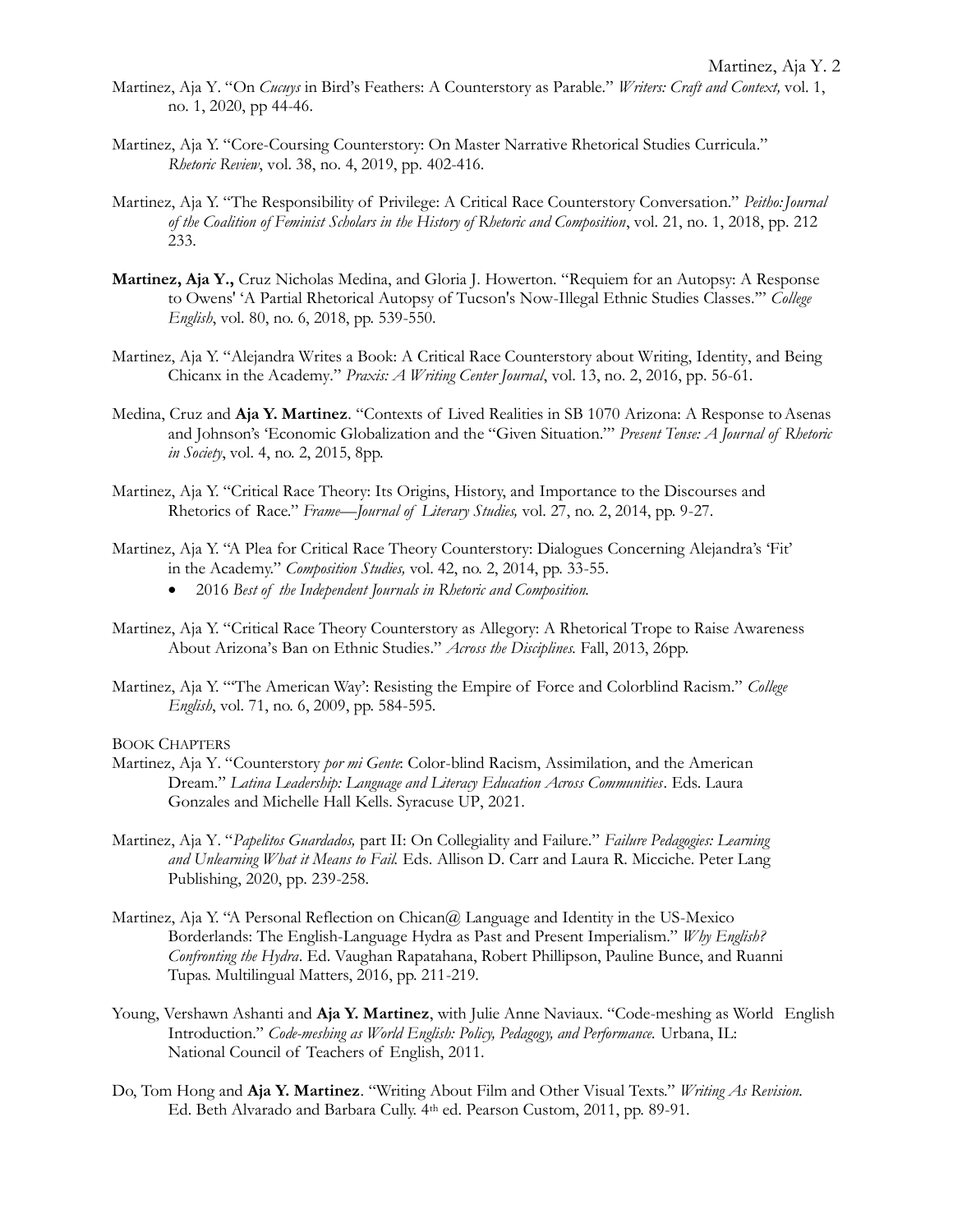FOREWORDS/AFTERWORDS

- Martinez, Aja Y. "Foreword." *CounterStories from the Writing Center*, eds. Wonderful Faison and Frankie Condon, Utah State UP/UP of Colorado, 2021.
- Garcia, Christine M., Genevieve García de Müeller, Laura Gonzales, and **Aja Y. Martinez**. "Afterword: A Letter of Solidarity for Junior Latina Scholars." *Latina Leadership: Language and Literacy Education Across Communities*. Eds. Laura Gonzales and Michelle Hall Kells. Syracuse UP, 2021.

#### **REPRINTS**

- Martinez, Aja Y. "A Plea for Critical Race Theory Counterstory: Dialogues Concerning Alejandra's 'Fit' in the Academy." *Best of the Journals in Rhetoric and Composition 2015-2016.* Eds. Steve Parks, Brian Bailie, Romeo Garcia, Adela C. Licona, Kate Navickas, and David Blakesley. Parlor press, 2017, pp. 263-288.
- Martinez, Aja Y. "A Plea for Critical Race Theory Counterstory: Dialogues Concerning Alejandra's 'Fit' in the Academy." *Anti-racist Activism: Teaching Rhetoric and Writing.* Eds. Frankie Condon and Vershawn Ashanti Young. Parlor Press, 2016, pp. 65-86.
- Medina, Cruz and Aja Y. Martinez. "Contexts of Lived Realities in SB 1070 Arizona: A Response to Asenas and Johnson's 'Economic Globalization and the "Given Situation."' *The Well-Crafted Argument*. Ed. Fred D. White and Simone J. Billings. 6<sup>th</sup> ed. Cengage, 2016, pp. 428-435.

#### REVIEWS

- Martinez, Aja Y. *Rhetorics of Whiteness: Postracial Hauntings in Popular Culture, Social Media, and Education.* Eds. Tammie M. Kennedy, Joyce Irene Middleton, and Krista Ratcliffe. *Peitho: Journal of the Coalition of Feminist Scholars in the History of Rhetoric and Composition*, vol. 20, no. 2, 2018, pp. 412-419.
- Martinez, Aja Y. *Chicana/Latina Education in Everyday Life: Feminist Perspectives on Pedagogy and Epistemology.* Ed. Dolores Delgado Bernal, et al. *Community Literacy Journal,* vol. 3, no. 2, 2009, pp. 129-131.

#### FORTHCOMING

- Martinez, Aja Y. "Counterstory as Catharsis: Alejandra's Deepest Wound." *Sana, Sana: Latinx Pain and Radical Visions for Healing & Justice.* Eds. David Luis Glisch-Sánchez and Nic López-Rodríguez. Accepted for publication.
- Ribero, Ana Milena and **Aja Y. Martinez.** "Villanueva and We: Engaging Precedents for the Rhetorics of Racism." *Cross-Talking With An American Academic of Color: Essays in Honor of Victor Villanueva.* Eds. Asao B. Inoue, Siskanna Naynaha and Wendy M. Olson. Accepted for publication.
- Martinez, Aja Y. "Alejandra Chooses Life: Revising the Resignation Letter toward Counterstory as Epistle." *Revising Moves: Sharing and Narrating Revision in Action.* Eds. Allison D. Carr, Christina M. LaVecchia, Laura R. Micciche, Hannah J. Rule, and Jayne E.O. Stone. Accepted for Publication.
- Martinez, Aja Y. "Bamboozled: How Critical Race Theory Became Public Enemy Number One*.*" *Ethnic Studies Review.* Tentative submission: 1 December 2021.
- Martinez, Aja Y. *Critical Race Counterstory and the Writer: A Pedagogy Toward Social Transformation.* Book manuscript. Tentative submission: 15 January 2022. Teachers College Press.

### **E D I T O R I A L E X P E R I E N C E**

#### **EDITOR**

*Writers: Craft & Context,* Co-editor with Sandy Tarabochia and Michele Eodice, 2018-present

- [Vol. 1, Issue 1, August 2020](https://journals.shareok.org/writersccjournal/issue/view/1)
- [Vol. 2, Issue 1, February 2021](https://journals.shareok.org/writersccjournal/issue/view/2)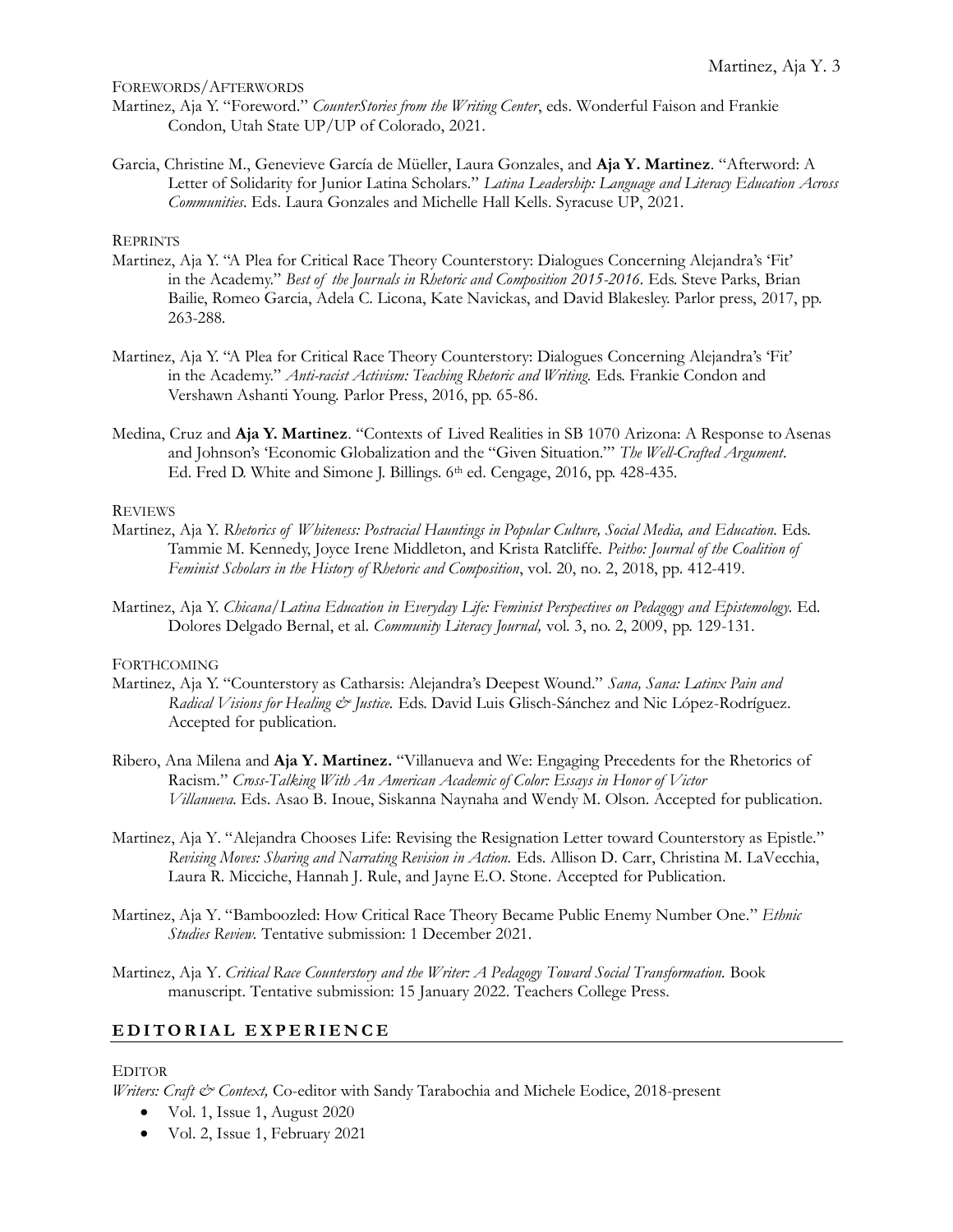• Vol. 2, Issue 2, September 2021

EDITORIAL BOARD *Race, Politics, and Culture,* 2020-present *Journal of Writing Assessment*, 2019-present *Composition Studies,* 2016-2021

## **C O N S U L T I N G W O R K**

Evangelical Lutheran Church in America Coaching, Chicago, IL

- Lecture and Workshop, 2021
- Anti-Racist Faculty and Staff Professional Development, Penn State Abington, Abington, PA
	- Lecture and Workshop, 2020

Anti-Racist Faculty and Staff Professional Development, Denton Integrated School District, Denton, TX

• Lecture and Workshop, 2020

Undergraduate Program Degree Proposal: B.S. in Applied Communication, State University of New York (SUNY)-Delhi, Delhi, NY

• Program Proposal Evaluation, 2020

*The Norton Introduction to Literature,* W.W. Norton College Department Editorial Group

• Critical Race Theory Expert Review, 2020

*Everything's an Argument,* Bedford/St. Martin's Editorial Group

• Racial Justice, Inclusion, Equality, and Diversity Expert Review, 2020

# **F E L L O W S H I P S**

- College of Liberal Arts and Social Sciences Carnegie Fellowship, 2021-2022 Nominee. \$200,000 (pending national competition)
- Syracuse University Humanities Center Faculty Fellowship, 2019-2020. \$39,000.
- Syracuse University Lender Center Faculty Fellow, finalist, 2019. \$20,000 (not funded).
	- o Project Title: Birth Song for Reproductive Justice: Humanizing Rhetorics of Policy for Doulas and Mothers of Color
- Ford Foundation Dissertation Fellowship, Honorable Mention, 2011. \$25,000 (not funded).
- Texas State University-San Marcos Predoctoral Summer Dissertation Fellowship, 2010. \$3,000.

# **G R A N T A W A R D S**

- University of North Texas Faculty Summer Grant, 2021. \$3,000.
- Syracuse University Humanities Center Funding Award: "Migrant Rights and the Labor of Food Justice with Dr. Steven Alvarez," 2018. \$300.
- Syracuse University Humanities Center Funding Award: "The Politics of Translingualism with Dr. Jerry Won Lee," 2017. \$300.
- Binghamton University Harpur Dean's Research Semester Award, 2016. \$32,000.
- Smitherman/Villanueva Writing Collective, 2013-2018. \$1,000 (each year).
- University of Arizona Centennial Achievement Graduate Student Award, 2012. \$500.
- Julie Christakis DeFazio Excellence in Teaching Award, 2010. \$1,000.
- University of Arizona New Start Summer Bridge Program Outstanding Instructor Award, 2009.
- Conference on College Composition and Communication Scholars for the Dream National Award for Underrepresented Scholars, 2008. \$750.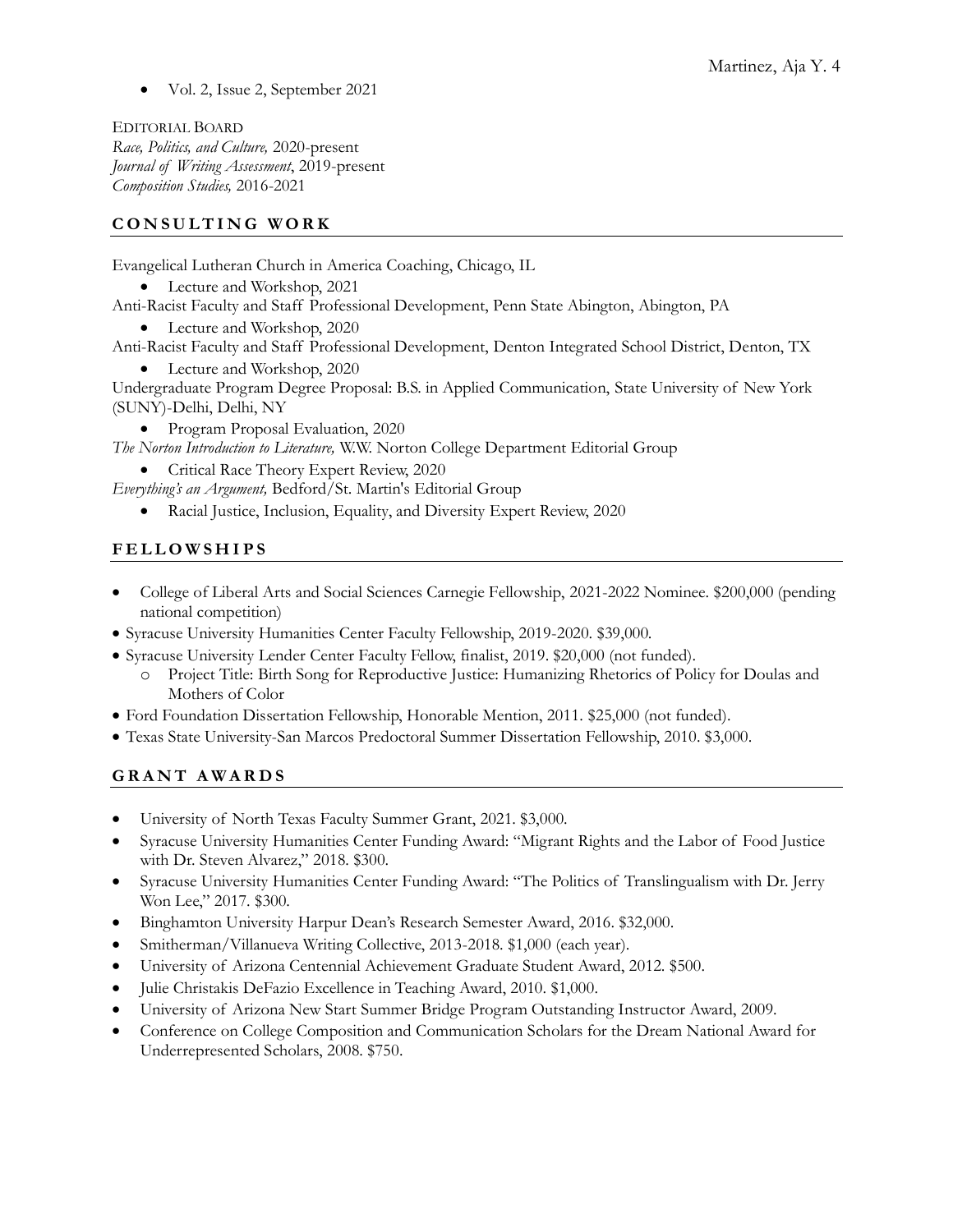# **K E Y N O T E L E C T U R E S**

- "The Responsibility of Privilege: A Critical Race Counterstory Conversation for Allies and Accomplices," East Central Writing Center Association, East Lansing, MI, April 2022
- "Writing Critical Race Counterstory: A Writer's Workshop." Conference on College Composition and Communication, Council on Basic Writing Workshop, Chicago, IL, March 2022
- "Why Critical Race Theory Matters." In-CLASS Seminar Lecture Series, University of North Texas, Denton, TX, November 2021
- "The Craft of Counterstory: Writing Critical Race Theory." Ball State University, Cory Lecture Series, Muncie, IN, October 2021
- "The Racial Realism of Narrative: Methodologies of Refusal," with Carmen Kynard, Jo Hsu, and Yanira Rodríguez, Deep Think Tank, Conference on Community Writing, Washington D.C., October 2021
- "Counterstory in Education: Critical Race Theory's Pedagogy for Social Transformation." University of Rhode Island, Department of Rhetoric and Writing Faculty Meeting, Kingston, RI, September 2021
- "Writing Critical Race Counterstory: A Writer's Workshop," 2021 Watson Conference, Toward the Antiracist Conference: Reckoning with the Past, Reimagining the Present, Louisville, KY, April 2021
- "With Baby on Hip: The Journey of a Ronald E. McNair Scholar," Syracuse University McNair Scholars Banquet, Syracuse, NY, May 2019
- "The Responsibility of Privilege: A Critical Race Counterstory Conversation for Allies and Accomplices," National Conference on Peer Tutoring in Writing, South Padre Island, TX, November 2018
- "Chicanx Language and Identity in the US-Mexico Borderlands: English Language as Past and Present Imperialism," Queens College First-Year Forum Symposium, Queens, NY, October 2018
- "The Responsibility of Privilege: A Critical Race Counterstory Conversation," University of Wyoming Critical Race Studies Symposium, Laramie, WY, September 2018
- "Access, Agency, and Counterstory: A Conversation on Space, Comfort, and the Responsibility of Privilege," Tucson Unified School District Summer Institute for Culturally Responsive Education, Tucson, AZ, June 2017
- "Access, Agency, and Counterstory: A Conversation on Space, Comfort, and the Responsibility of Privilege," Southern Regional Composition Conference, Jonesboro, AR, April 2017
- "Si Se Puede, Mi Familia Latinx," Binghamton University Latin American Student Union 46th Annual Banquet, Binghamton, NY, November 2015
- "Illuminating Black Excellence: Coalition, Solidarity, and Activism," Binghamton University Black Student Union, Binghamton, NY, February 2014

# SELECTED INVITED LECTURES

- "Dimensions of Mexican American Rhetoric," panel discussion with Gabriela Ríos and Jaime Mejía, Stanford University, Palo Alto, CA, 5 November 2021
- "Counterstory in Education: Critical Race Theory's Pedagogy for Social Transformation," DePaul University, Chicago, IL, 25 October 2021
- "Critical Race Theory Within and Beyond the University," panel discussion with Leigh Patel and Roderick Ferguson, Carnegie Mellon University, Pittsburgh, PA, 15 October 2021
- "The Craft of Counterstory: Writing Critical Race Theory," University of Washington, Race, Theory, and Design Lab, Seattle, WA, 20 May 2021
- "The Craft of Counterstory: Writing Critical Race Theory," University of California, Los Angeles, Graduate School of Education and Information Studies, Los Angeles, CA, 14 May 2021
- "Counterstory: The Rhetoric and Writing of Critical Race Theory," Montclair State University, Department of Writing Studies, Montclair, NJ, 6 May 2021
- "Counterstory in Education: Critical Race Theory's Pedagogy for Social Transformation," with Ashanka Kumari and Louis Maraj, Fordham University, Teaching Racial Justice Roundtable, New York, NY, 6 May 2021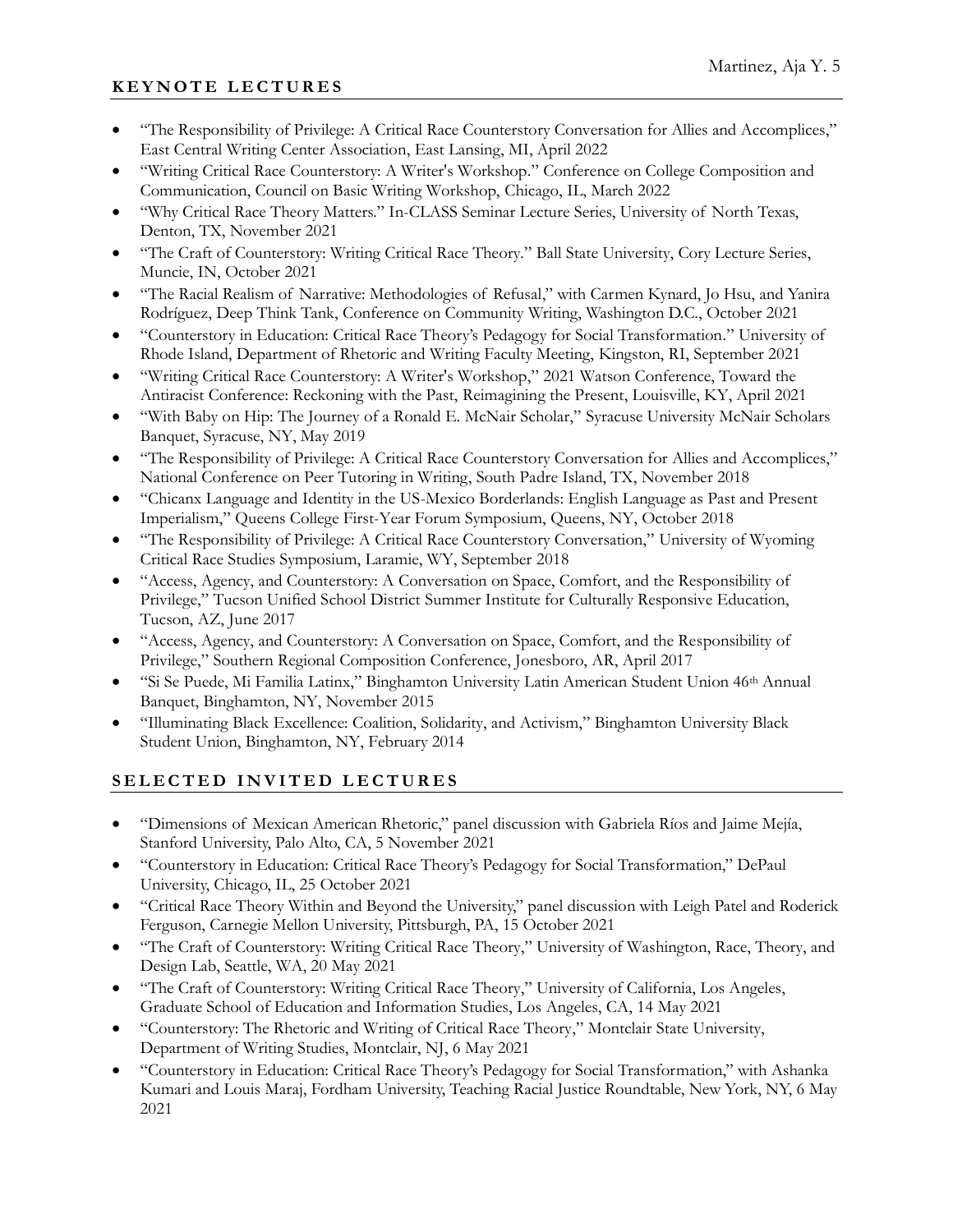- "Diversity, Equity, Inclusion, and Antiracism in the Field of Composition Webinar," with Carmen Kynard, Ashanka Kumari, and Jay Dolmage, University of New Hampshire, Department of English, Durham, NH, 30 April 2021
- "Counterstory: The Rhetoric and Writing of Critical Race Theory." University of Wisconsin, Composition and Rhetoric PhD Program, Madison, WI, 29 April 2021
- "Counterstory: The Rhetoric and Writing of Critical Race Theory," Virginia Tech University, Department Rhetoric and Writing PhD Program, Blacksburg, VA, 14 April 2021
- "Teaching and Studying about Race in Rhetoric and Composition," panel discussion with Keith Gilyard, Eric Darnell Pritchard, and Iris Ruiz, Indiana University, Rhetoric, Writing and Communication Program, Bloomington, IN, 18 March 2021
- "The Responsibility of Privilege: A Critical Race Counterstory Conversation for Allies and Accomplices," James Madison University, Harrisonburg, VA, 16 March 2021
- "Defining Racism, Can We Talk?: The Responsibility of Privilege," Northern Texas Northern Louisiana Synod, Public Witness Team, Denton, TX, 13 March 2021
- "Counterstory: The Rhetoric and Writing of Critical Race Theory," University of Utah, Department of Writing and Rhetoric, Salt Lake City, UT, 25 February 2021
- "Counterstory as Antiracist Writing Pedagogy," Stanford University, Program in Writing and Rhetoric, Palo Alto, CA, 19 February 2021
- "Counterstory in Education: Critical Race Theory's Pedagogy for Social Transformation," San Diego State University, Rhetoric and Writing Studies Pedagogy Seminars, San Diego, CA, 18 November 2020
- "Counterstory as Writing Studies Method and Methodology," Oakland University, Department of Writing and Rhetoric, Rochester, MI, 27 October 2020
- "Counterstory as Writing Studies Method and Methodology," Texas A&M University-Commerce, Department of Literature and Languages, Commerce, TX, 7 October 2020
- "Counterstory: Decolonizing Dominant U.S. Narratives," Arizona State University, M.A. in Narrative Studies, Mesa, AZ, 8 September 2020
- "Counterstory Book Club Discussion," University of Maryland, Baltimore County, Language, Literacy and Culture Interdisciplinary Program, Baltimore, MD, 10 August 2020.
- "Book Talk: Counterstory, the Rhetoric and Writing of Critical Race Theory," University of Arizona, 30 July 2020,<https://tinyurl.com/MartineBookTalk>
- "Dissertation Strategies, Dissertation Pathways: Storying Our Ways to the PhD," University of Oklahoma Writing Center Camp Completion, Norman, OK, May 2019
- "Chicanx Language and Identity in the US-Mexico Borderlands: English Language as Past and Present Imperialism," Western Oregon University Department of English Studies, Monmouth, OR, March 2019
- "The Responsibility of Privilege: A Critical Race Counterstory Conversation," St. John's University Department of English, Queens, NY, February 2018
- "Abstract Liberalism in a Colorblind World: A Critical Race Conversation," Concordia University Department of English, Chicago, IL, February 2018
- "Counterstory: The Writing and Rhetoric of Critical Race Theory," McGill University College of Law, Montreal, Quebec, November 2017
- "Counterstory: The Writing and Rhetoric of Critical Race Theory," University of Maryland—College Park Department of Teaching and Learning, Policy and Leadership, College Park, MD, September 2017
- "Cultural Rhetorics: Where I Enter," Stanford University Program in Writing and Rhetoric, Stanford, CA, September 2017
- "Counterstory: The Writing and Rhetoric of Critical Race Theory," International Symposium on Black Europe, Amsterdam, Netherlands, July 2017
- "Counterstory: The Writing and Rhetoric of Critical Race Theory," Xican@ Institute for Teaching and Organizing (XITO), Tucson, AZ, July 2016
- "Counterstory: The Writing and Rhetoric of Critical Race Theory," Stanford University Program in Writing and Rhetoric, Stanford, CA, May 2016
- "Counterstory: The Writing and Rhetoric of Critical Race Theory," Texas State University Department of English, San Marcos, TX, April 2016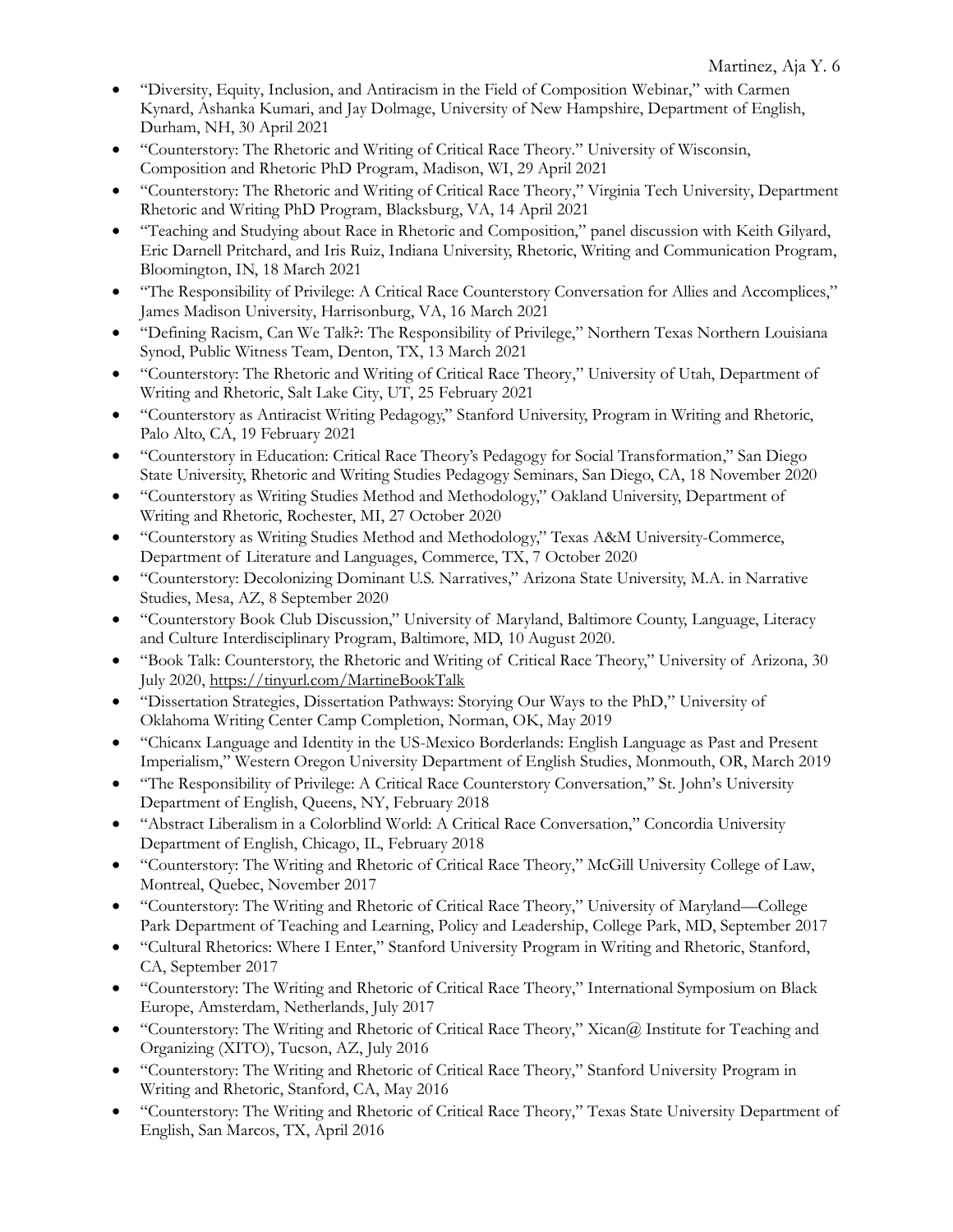- "Critical Race Counterstory as Allegory: A Cultural Rhetorics Discussion," University of Central Florida Department of Writing and Rhetoric, Orlando, FL, November 2014
- "A 'Melting Pot' of Select Ingredients: Immigration, Nation Building, and Requirements for American Belonging," Binghamton University Center for Civic Engagement, Binghamton, NY, November 2014
- "The American Way: A Discussion of Writing, Rhetoric, and Colorblindness," Syracuse University Department of Writing Studies, Syracuse, NY, October 2014
- "Critical Race Theory and Counterstory: Theory and Methodology," Binghamton University Department of Sociology, Binghamton, NY, November 2013
- "Chican@ Identity, the Academy, and the American Dream," Arizona State University Center for the Study of Race and Democracy Black and Latino Coalition Project, Tempe, AZ, March 2012
- "*Pan Dulce* or Cornbread?: An Examination of a Chicana's Critical Race Counterstory vs. the Institution's Stock Story," Texas State University Summer Fellows Speaker Series, San Marcos, TX, February 2011
- "Visual Rhetorics and the American 'Teen Pic': Introducing Color-Blind Racism Theory in the First-Year Composition Classroom," Texas State University Summer Fellows Speaker Series, San Marcos, TX, February 2010

# **M E D I A , I N T E R V I E W S , & P O D C A S T S**

- "Episode 82: Aja Y. Martinez." *Pedagogue*, interviewed by Shane A. Wood, 22 September 2021, <https://www.pedagoguepodcast.com/episodes.html>
- "Critical Theory of Race: A Scientific Concept that Has Become a National Topic of Debate." *Lithuanian Public Radio*, interviewed by Lukas Kivita, 20 August 2021, [https://www.lrt.lt/mediateka/irasas/2000161176/pasaulio-5-kritine-rases-teorija-moksline-koncepcija](https://www.lrt.lt/mediateka/irasas/2000161176/pasaulio-5-kritine-rases-teorija-moksline-koncepcija-tapusi-nacionaline-debatu-tema)[tapusi-nacionaline-debatu-tema](https://www.lrt.lt/mediateka/irasas/2000161176/pasaulio-5-kritine-rases-teorija-moksline-koncepcija-tapusi-nacionaline-debatu-tema)
- "Critical Race Theory and K-12 Education." *School Dazed: Help for Moms and Dads of School-Aged Kids, hosted by Doneda Bailey*, 20 July 2021, [https://link.chtbl.com/criticalracetheory…](https://t.co/q6yCqchRBv?amp=1)
- "Counterstory: Anna K. Treviño in Conversation with Aja Y. Martinez." *Studies in Writing and Rhetoric Interview Series,* 22 May 2020,<https://soundcloud.com/studies-in-writing/aja-y-martinez>
- "Climbing the Ladder with Baby on Hip—Tips from a Single Mother," Powertofly.com Recorded Live Chat, [https://powertofly.com/career/live-chats/107906-climbing-the-ladder-with-baby-on-hip-tips](https://powertofly.com/career/live-chats/107906-climbing-the-ladder-with-baby-on-hip-tips-from-a-single-mom)[from-a-single-mom,](https://powertofly.com/career/live-chats/107906-climbing-the-ladder-with-baby-on-hip-tips-from-a-single-mom) May 2019
- Martinez, Aja Y. "On the Path with My Libby." *Chicana M(other)work.* 3 May 2019, <https://www.chicanamotherwork.com/single-post/2019/05/03/On-Our-Path-Me-and-my-Libby>
- "Counterstory with Dr. Aja Martinez." *This Rhetorical Life*, se. 2, ep. 5, 6 April 2020, <https://thisrhetoricallife.org/>
- **Martinez, Aja Y.** and William Broussard. "Storytelling as #Resistance." *Diverse Issues in Higher Education.*  14 February 2018, [http://diverseeducation.com/article/110251/.](http://diverseeducation.com/article/110251/)

# SELECTED CONFERENCE PRESENTATIONS

- Presenter, "Now or Never: The Possibilities of Critical Race Theory to Promote Equity in Education Pedagogy and Practice," American Educational Research Association, San Diego, CA, April 2022
- Presenter, "Delivering Dual Enrollment for All Students: Historical Developments, Contemporary Views, and Equitable Approaches to DE Composition," National Council of Teachers of English, Baltimore, MD, November 2021
- Presenter, "Counterstory: The Rhetoric and Writing of Critical Race Theory," Critical Race Studies in Education Association, Newark, DE, October 2021
- Presenter, "Octalog IV: The Politics of Rhetorical Study in 2021," Conference on College Composition and Communication, Spokane, WA, April 2021
- Presenter, "Witness, Testimony, Story, Counterstory: Languaging Race and Racism in the Teaching of Writing," Modern Language Association Convention, Seattle, WA, January 2020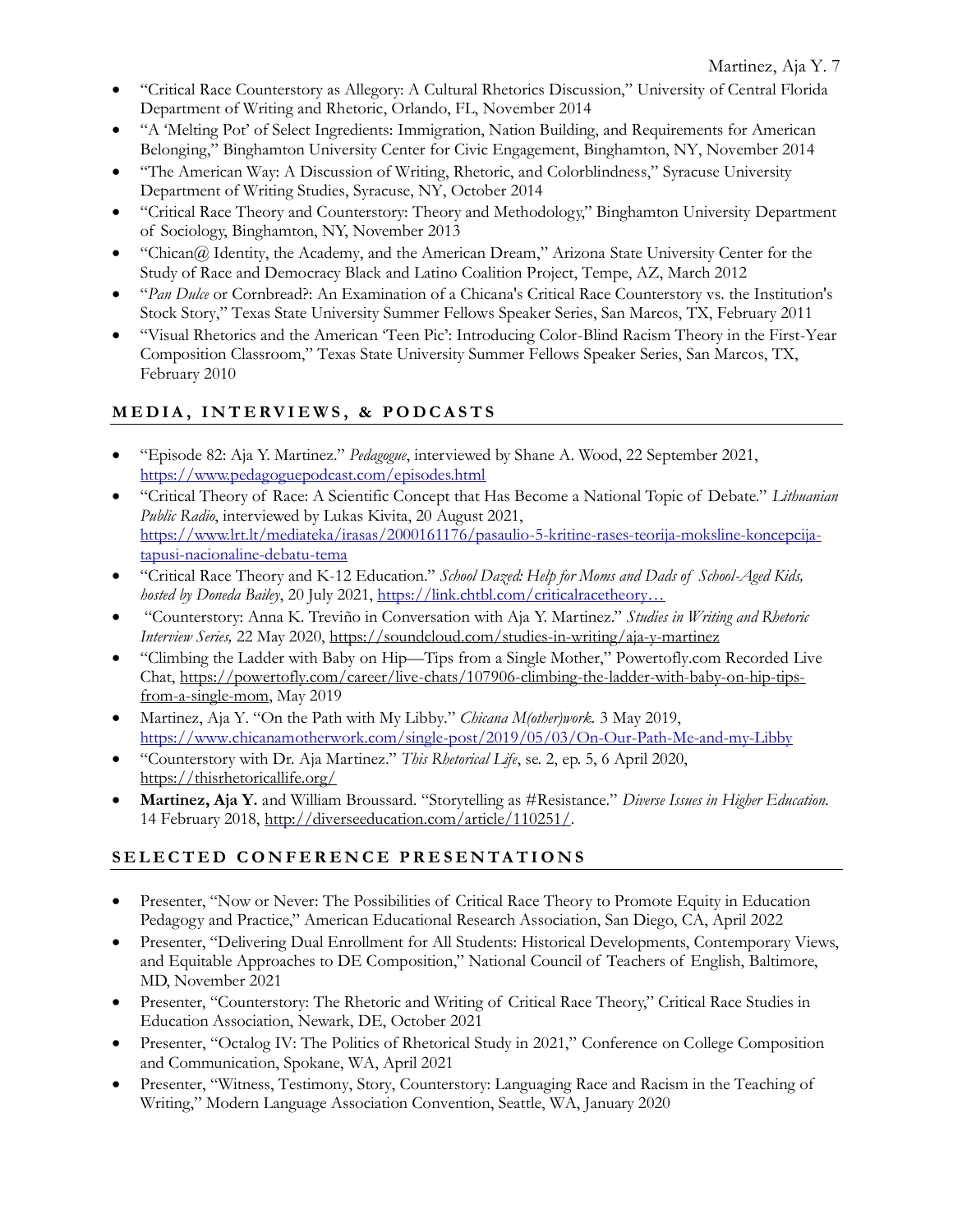- Presenter, "Stories Countering Race: Writing Critical Race Narratives in College Courses," National Council of Teachers of English Conference, Baltimore, MD, November 2019
- Presenter, "Feminist Family Rhetorics: Grief, Loss, and Motherhood," Feminisms and Rhetorics Conference, James Madison University in Harrisonburg, VA, November 2019
- Presenter, "Getting in to get over—and beyond: WOC, Community Partnerships, and the Institution," Conference on Community Writing in Philadelphia, PA, October 2019
- Presenter, "Making Space: Challenging Academic Gate Keeping Through Critical Race Theory," Critical Race Studies in Education Association Annual National Conference, Los Angeles, CA, May 2019
- Presenter, "Career Quest: Navigating a Future in Composition, Rhetoric, and Writing Studies," Conference on College Composition and Communication, Pittsburgh, PA, March 2019
- Presenter, "The Stories We Live By: Sustaining Chicanx Identity and Culture Through Three Generations," César E. Chávez Leadership Conference Levántate and Lead!, Monmouth, OR, March 2019
- Presenter, "'Call That Ish What It Is!?!': Identification, Advocacy and Solidarity in Anti-Racist Languaging Pedagogies," National Conference of Teachers of English Assembly for Research, Baltimore, MD, March 2018
- **Featured Session**, "Pedagogies of Possibility/Responsibility: Race Radical Literacies and College Classrooms in the #BlackLivesMatter Era." National Council of Teachers of English Conference, St. Louis, MO, November 2017
- Presenter, "Counterstory: The Writing and Rhetoric of Critical Race Theory," Cultural Rhetorics Conference, East Lansing, MI, September 2016
- Presenter, "On Being a 'Stranger': The Uneven Work of Institutional 'Diversity,'" National Women's Studies Association, Milwaukee, WI, November 2015
- **Featured Session**, "Language Dialog," Conference on College Composition and Communication, Tampa, FL, March 2015
- Presenter, "Risk or Reward?: Rhetorical Agency and the Administrative Call for Faculty of Color," Conference on College Composition and Communication, Tampa, FL , March 2015
- Presenter, "Rhetorics Elsewhere and Otherwise: Pedagogies for the Teaching of Non-Western Rhetorics," Cultural Rhetorics Conference, East Lansing, MI, November 2014
- Presenter, "Mestiz@ Rhetorics and Borderlands Epistemology: Imagining a Decolonial Methodology," Rhetoric Society of America, San Antonio, TX, May 2014
- Presenter, "The Un-tenured Chicana WPA: The Challenges, Surprises, and Joys of Administering a Summer Bridge Writing Program: A Workshop Sponsored by the NCTE Latino/a Caucus," Conference on College Composition and Communication, Indianapolis, IN, March 2014
- **Featured Session** Presenter, "Teaching Indigenous, Latina/o, African American and Latin American Rhetorical Histories," Conference on College Composition and Communication, Indianapolis, IN, March 2014
- **Author Strand Session**, "Code-meshing as World English: Pedagogy, Policy, and Performance," National Council of Teachers of English Conference, Chicago, IL, November 2011
- Presenter, "Pedagogies for Social Justice: The Examination of Transborder Epistemologies and Media Literacy as Sites for Transformative Pedagogies," American Educational Studies Association, Denver, CO, October 2010
- **Scholars for the Dream** Presenter, "Where We Enter: LatCrit as Means for Development and Implementation of Conscious Composition Praxis in a Changing World," Conference on College Composition and Communication, New Orleans, LA, April 2008
- Presenter, "Ready or Not?: On the Prospect of Becoming jWPAs," Council of Writing Program Administrators, Tempe, AZ, July 2007

# **P R O G R A M A D M I N I S T R A T I O N**

UNIVERSITY OF NORTH TEXAS

- Assistant Director, Writing Program, 2021-Present
	- o FYW Curriculum Revision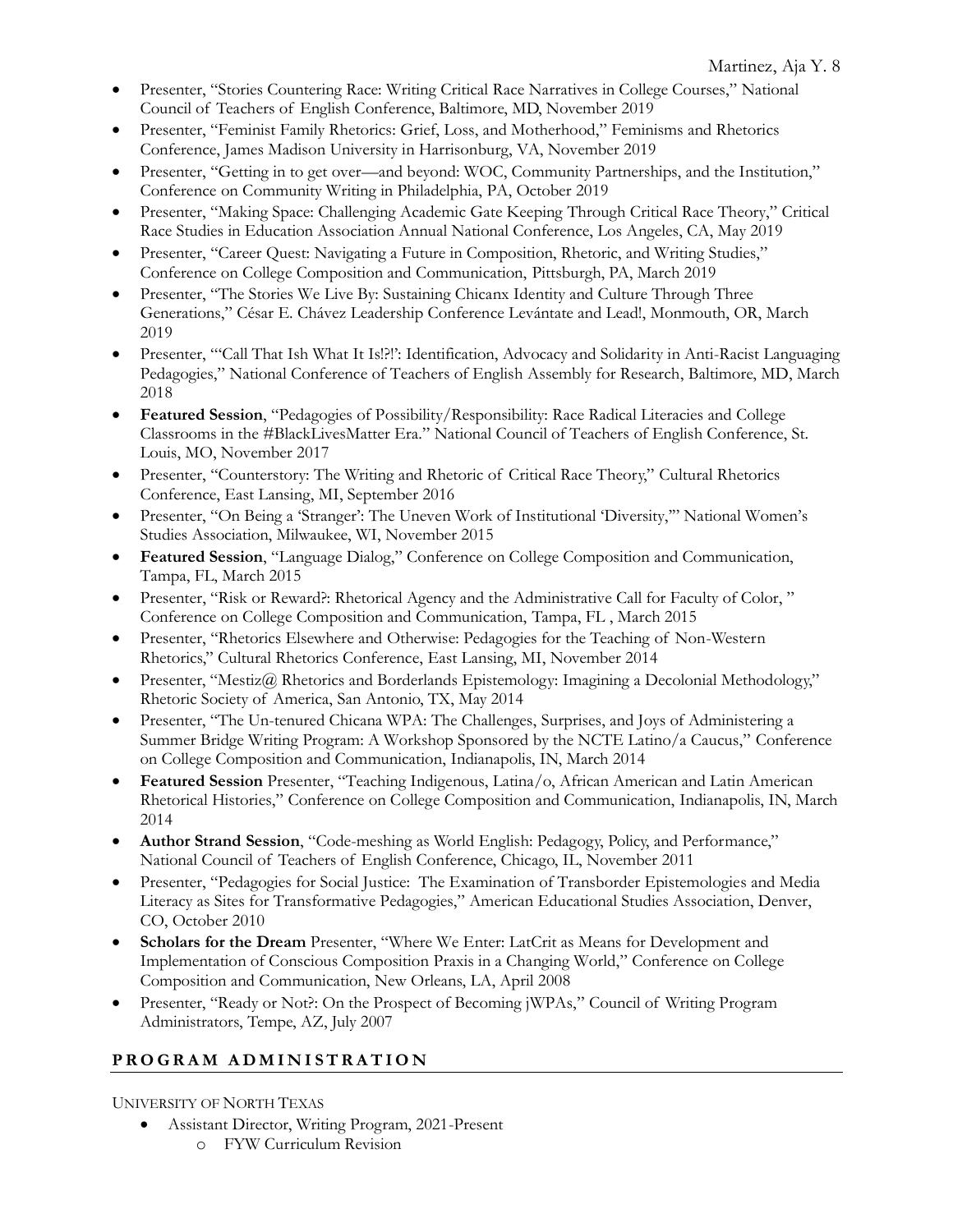- o Professional Development Workshop Series
- o WAC/WID Initiatives

## SYRACUSE UNIVERSITY

- Faculty Coordinator, Democratizing Knowledge Project, Spring-Fall 2018
- Member, Composition and Cultural Rhetoric Graduate Committee, 2017-2019
	- o Curriculum Development
	- o Exams Committee—Core Curricular
	- o Graduate Program Admissions
	- o Graduate Student Jobs Placement
- Member, Writing Program Lower Division Committee, 2016-2017
	- o Lead Organizer, Lower Division Accessibility Workshop, Spring 2017
	- o Lead Organizer, Lower Division Committee Portfolio Workshop, Fall 2016

BINGHAMTON UNIVERSITY

- Writing Program Coordinator and Lead Instructor, Equal Opportunity Program (EOP) Summer Bridge Enrichment
- Senior Faculty and EOP Coordinator, Writing Initiative
- On-Site Faculty Director, Semester-in-London Program

UNIVERSITY OF ARIZONA

- Wildcat Writers Service Learning Coordinator with TUSD's Cholla High School, Writing Program
- English 101+ (Developmental Writing) Teacher Collaborative Coordinator, Writing Program

# **T E A C H I N G**

UNIVERSITY OF NORTH TEXAS, DENTON, TX

- ENGL 1320, College Writing II
- ENGL 3210, Intro to Studies in Writing: The Stories We Tell
- ENGL 4200, Studies in Modern Rhetoric: Contemporary Rhetorics—Cultural Rhetorics
- ENGL 4210, Advanced Writing Studies: Writing Critical Race Counterstory
- ENGL 4230 (Spain—Abroad), Special Topics in Rhetoric and Writing Studies: Food, Social Media, and Travel Writing
- ENGL 4230, Special Topics in Rhetoric and Writing Studies: Write Your Way into Grad School
- ENGL 4230, Special Topics in Rhetoric and Writing Studies: Counterstory: The Writing and Rhetoric of Critical Race Theory
- ENGL 5530, Critical Race Theory Framed Literature-Literature as Counterstory

### SYRACUSE UNIVERSITY, SYRACUSE, NY

- CCR 760, Contemporary Rhetorics of Race and Racism
- CCR 631, Contemporary Rhetorics
- CCR 611, Composition Histories and Theories
- CAS 300, Research Methods (McNair Scholars Summer Academy)
- English 600, Writing Counterstory (Syracuse University Project Advance Teacher Training)
- Writing 436, Feminist Rhetoric(s)
- Writing 428, Rhetorics of Social Movements
- Writing 424, Rhetorics of Race, Citizenship, and Nation
- Writing 422, Writing Critical Race Counterstory
- Writing 413, Rhetoric and Ethics
- Writing 300, Professional Writing: Writing Your Way into Grad School
- Writing 205 (Madrid—Abroad), Critical Research and Writing about Food
- Writing 205 (Blackboard Online Course), Critical Research and Writing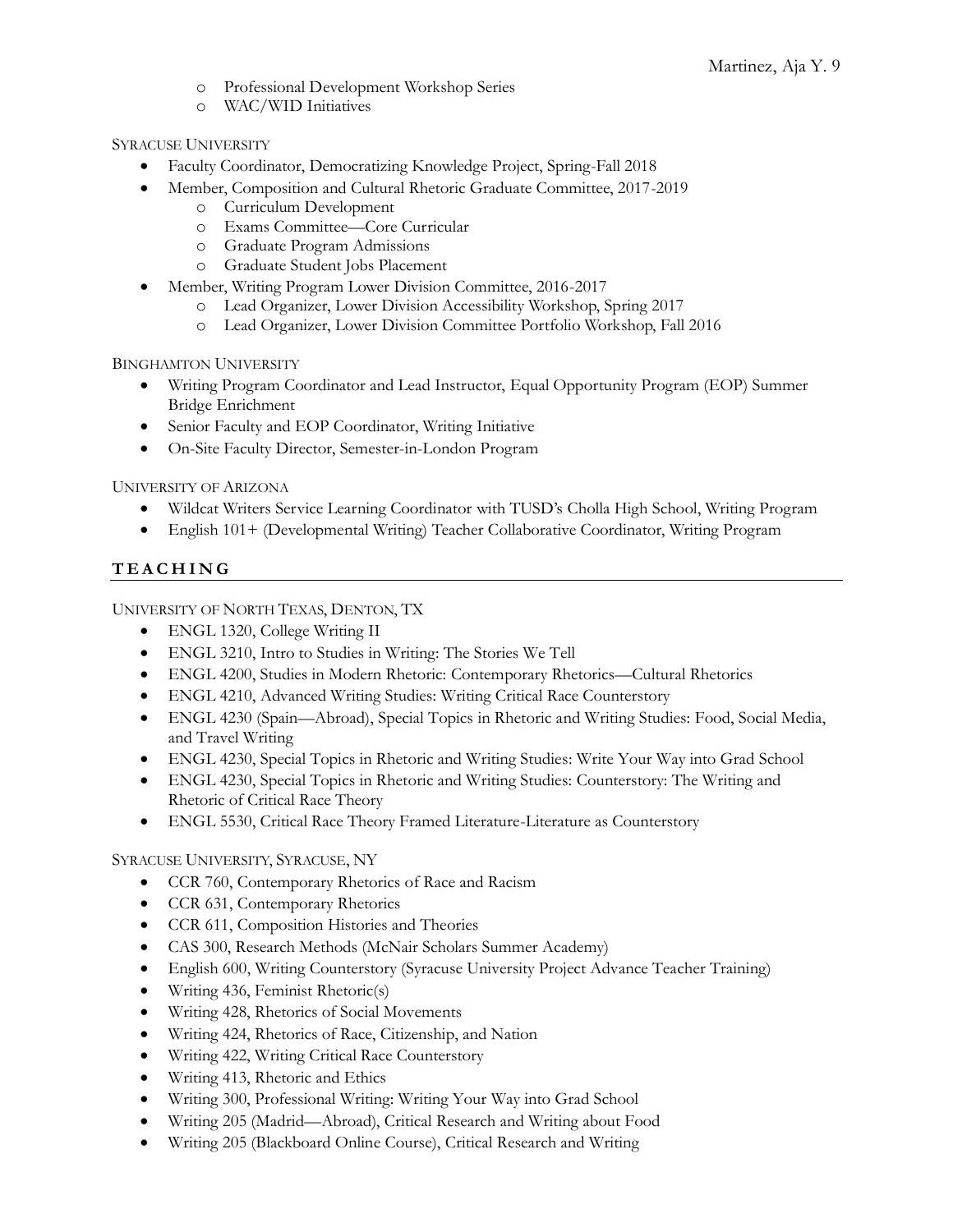• Writing 105, Practices of Academic Writing

BINGHAMTON UNIVERSITY, BINGHAMTON, NY

- English 593R/450A, The Stories We Tell: Rhetorics of Race, Citizenship, and Nation
- Rhetoric 450E (London—Abroad), Is Racism "Over" in London?: Cultural Studies and Analyzing Rhetorics of Race
- Writing 381D, Advanced Academic Writing: Writing Your Way into Grad School
- English 380G (London—Abroad), Social Media Travel Writing: Multimodal Genres for Composing Space, Place, and Culture
- English 380C, Critical Race Theory and Contemporary Rhetorics of Race and Racism
- Rhetoric 350, Rhetorical Foundations: A Focus on Intercultural and Non-Western Rhetorics
- Writing 110 First-Year Composition: Seeing and Writing the World
- Writing 101 First-Year Composition: Bridging Academic Writing

UNIVERSITY OF ARIZONA, TUCSON, AZ

- Mexican American Studies 201, Special Topics in Transformative Education
- English 102, First-Year Composition
- English 101, First-Year Composition
- English 101+/197B, First-Year Composition for Basic Writers

PIMA COMMUNITY COLLEGE, TUCSON, AZ

- Writing 102, First-Year Writing
- Writing 101, First-Year Writing
- Writing 100, First-Year Writing for Basic Writers

# **I N V I T E D T E A C H I N G / W R I T I N G W O R K S H O P S**

- "Critical Race Theory and the Writing and Rhetoric Classroom: Access, Navigation, and the Academy." National Council of Teachers of English, College Section Steering Committee, Louisville, KY, October 2021
- "Critical Race Theory and the Writing and Rhetoric Classroom: Access, Navigation, and the Academy." Ball State University, First-Year Writing Program, Muncie, IN, October 2021
- "On Being Included: Crafting Diversity Statements," Lehman College. CUNY, Writing Across the Curriculum Program, Bronx, NY, 5 May 2021
- "The Craft of Counterstory: Writing Critical Race Theory," Writing Life Workgroup: Supporting Women Faculty Scholarship through Mentoring, Binghamton University, Binghamton, NY, December 2019
- "Write Yourself into Grad School: A Writing Workshop," Ronald E. McNair Scholars Program, Syracuse University, Syracuse, NY, October 2019
- "How to Write a Personal Statement for Grad School," MINT Program: Matriculating, Influencing, Networking and Triumphing, University of California-Santa Cruz, Santa Cruz, CA, January 2019
- "Feminist Rhetorics Research Roundtable," co-facilitated with LaToya Sawyer, Syracuse University Feminist Rhetorics Symposium, Syracuse, NY, October 2018
- "Social Class and the Hidden Curriculum of Writing Center Work," Syracuse University Writing Center, Syracuse, NY, September 2018
- "Critical Race Theory and the Writing and Rhetoric Classroom: Access, Navigation, and the Academy," University of Maryland-College Park Writing Program, College Park, MD, August 2018
- "Locating Yourself in the Text: Counterstories and Reading Response," City University of New York Medgar Evers College Writing Program, Brooklyn, NY, April 2018
- "Critical Race Theory and the Classroom: Access, Navigation, and the Academy," Tucson Unified School District Summer Institute for Culturally Responsive Education, Tucson, AZ, June 2017
- "Critical Race Theory and the Writing and Rhetoric Classroom: Access, Navigation, and the Academy," Syracuse University Project Advance (SUPA), Syracuse, NY, May 2017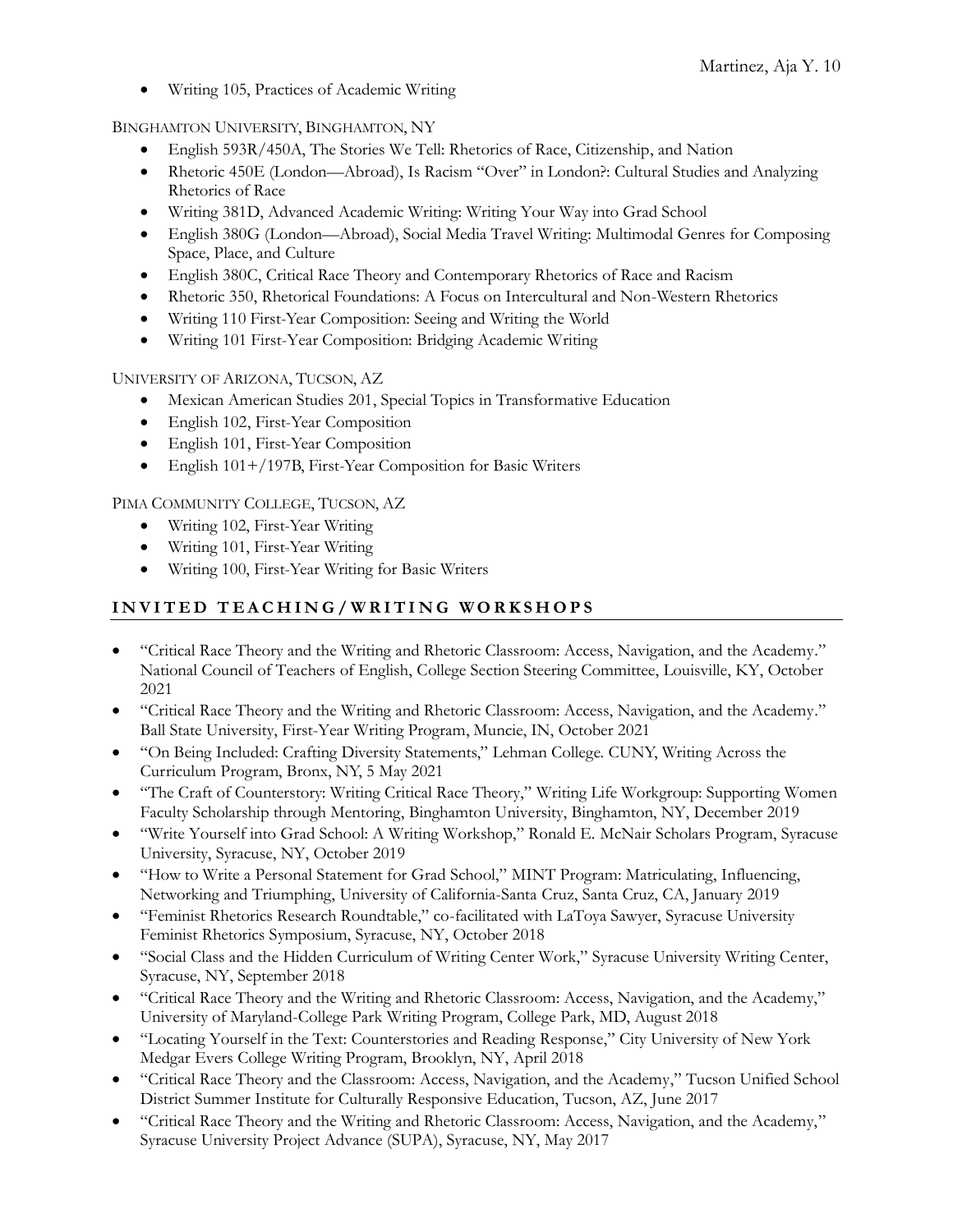- "Critical Race Theory and the Writing and Rhetoric Classroom: Access, Navigation, and the Academy," SUPA, New York, NY, May 2017
- "Writing Your Way into the Academy and Rhetorically Situating Your Work," MINT Program: Matriculating, Influencing, Networking and Triumphing, University of California-Santa Cruz, Santa Cruz, CA, February 2017
- "Rhetorically Situating Your Work and the Field: Writing Your Way into the Academy," University of California-Santa Cruz Department of Psychology, Santa Cruz, CA, October 2016
- "Rhetorically Situating Your Work and the Field: Writing Your Way into the Academy," University of Arizona Department of Mexican American Studies, Tucson, AZ, September 2016
- "Critical Race Theory and the Writing and Rhetoric Classroom: Access, Navigation, and the Academy," Stanford University Program in Writing and Rhetoric, Stanford, CA, May 2016

# PROFESSIONAL ACTIVITIES and SERVICE

## **MEMBERSHIPS**

- Conference on College Composition and Communication (CCCC) o Latinx Caucus
- Rhetoric Society of America (RSA)
- Modern Language Association (MLA)
- American Educational Research Association (AERA)
- National Council of Teachers of English (NCTE)
- Critical Race Studies in Education Association (CRSEA)
- Coalition of Feminist Scholars in the History of Rhetoric & Composition (CFSHRC)
- Coalition for Community Writing (CCW)
- National Women's Studies Association (NWSA)

## ELECTED POSITIONS

- Consortium of Doctoral Programs in Rhetoric & Composition, Executive Committee, 2020-present
- MLA History and Theory of Composition Executive Committee, 2019-2023
- CCCC Executive Committee, 2017-2019

# **CONFERENCES**

- CCCC Stage Two Proposal Review, 2021-present
- CCCC Richard Ohmann Award Committee, Member, 2021
- CCCC Advancement of Knowledge Award Committee, Chair, 2020
- RSA Summer Institute Workshop: Designing and Delivering Rhetorical Education with Krista Ratcliffe and Kyle Jensen, 2019
- CCCC Gloria Anzaldúa Rhetorician Award Selection Committee, Chair, 2019
- CCCC Emergent Researcher Awards, Proposal Review, 2018-2019
- HBCUs and Composition Conference, Proposal Review, 2018
- CCCC Social Justice Task Force, 2017-present
- CCCC Newcomers' Orientation Committee, 2016-2019
- Cultural Rhetorics Conference, Proposal Review, 2016-present
- CCCC James Berlin Dissertation Award, Selection Committee, 2016
- NCTE College Section Nominating Committee, 2015-2016
- CCCC Braddock Award, Selection Committee, 2015
- CCCC Stage One Proposal Review, 2013-present

# JOURNALS AND PRESSES

- *Journal of Critical Race Inquiry*, Essay Manuscript Review, 2021-present
- *Race, Politics, and Culture,* Essay Manuscript Review, 2021-present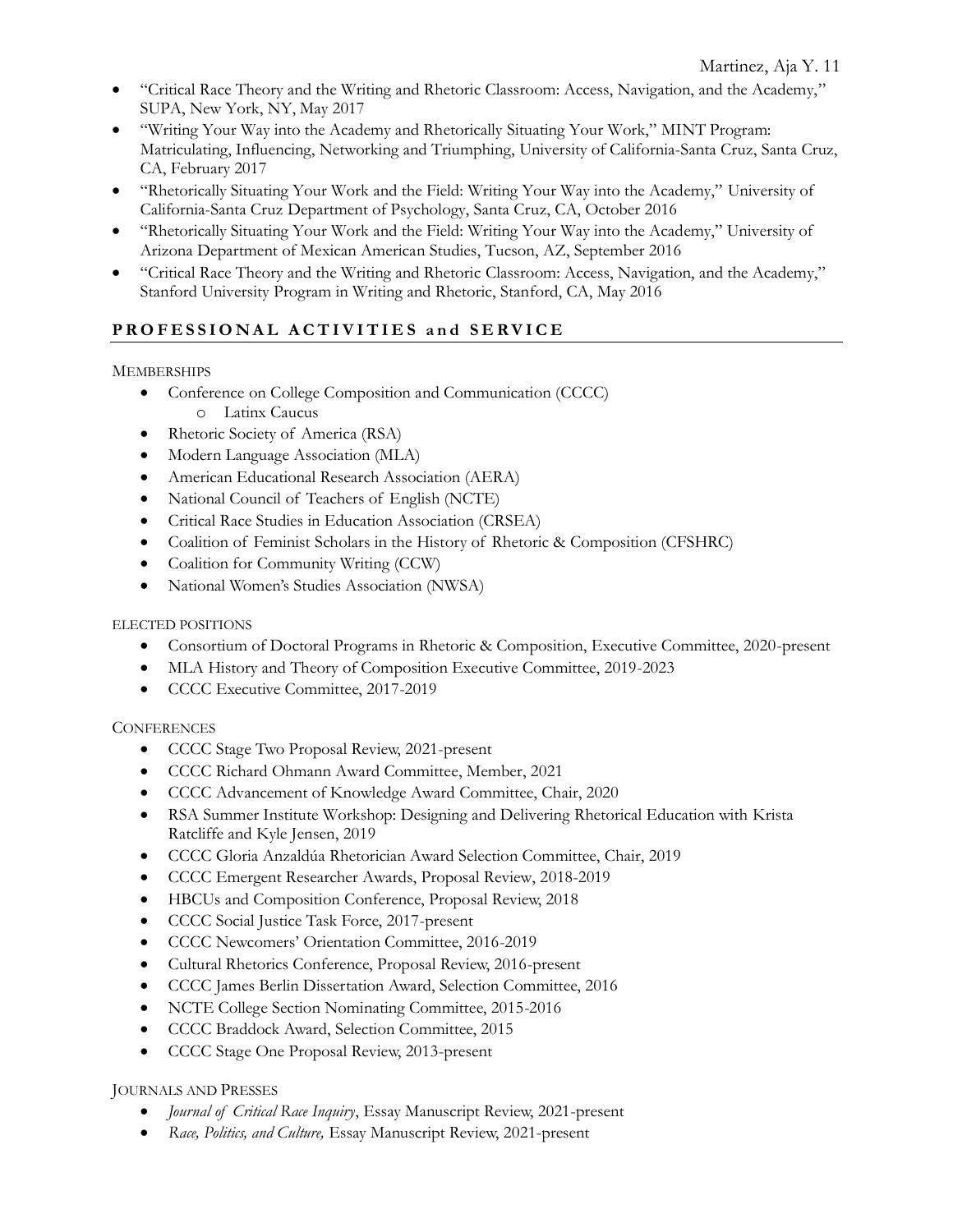- *Literacy in Composition Studies,* Essay Manuscript Review, 2020-present
- *Journal of Ethnic and Migration Studies*, Essay Manuscript Review, 2018-present
- *Equity & Excellence in Education*, Essay Manuscript Review, 2017-present
- *Rhetoric Review*, Essay Manuscript Review, 2017-present
- *Peitho: Journal of the CFSHRC,* Essay Manuscript Review, 2017-present
- *College English,* Essay Manuscript Review, 2016-present
- Utah State University Press, Book Manuscript Review, 2016-present
- *enculturation: journal of rhetoric, writing, and culture*, Essay Manuscript Review, March 2015
- *Present Tense: A Journal of Rhetoric in Society*, Essay Manuscript Review, March 2015
- National Council for Teachers of English, Book Manuscript Review, November 2014
- *Research in the Teaching of English*, Essay Manuscript Review, July 2014

### UNIVERSITY OF NORTH TEXAS

- Research Roadmap Committee Member, Spring 2021
- UNeTe, member

#### SYRACUSE UNIVERSITY

- Writing Center Consultant, Fall 2018
- Hiring Committee, 2017-18, Genevieve García de Müeller
- Dissertation Committee
	- o Jacob Bartholomew
	- o Romeo García
	- o Martín Alberto Gonzalez
	- o André Habet
	- o Alex Hanson (co-chair with Genevieve García de Müeller)
	- o Ariane Vani Kannan
	- o Ezikio López
	- o Yanira Rodriguez (co-chair with Gwen Pough)
	- o Benesemon Simmons (chair)
	- o Karrieann Soto
	- o Noah Wilson
- **Exams** Committee
	- o Ezikio Lopez
	- o Ana M. Cortés
	- o Martín Alberto Gonzalez
	- o André Habet
	- o Alex Hanson
	- o Yanira Rodriguez (co-chair with Gwen Pough)
	- o Benesemon Simmons (chair)
	- o Noah Wilson
- Visiting/Guest Scholars' Coordination
	- o Steven Alvarez, "Taco Literacy, Migrant Rights, and the Labor of Food Justice—with Crispin Hernandez and Laura-Anne Minkoff-Zern," October 2018
	- o Carmen Kynard, "Navigation and the Academy: A Democratizing Knowledge Event," April 2018
	- o Jerry Won Lee, "The Politics of Translingualism: After Englishes," October 2017
- Xicanx Empowering Xicanx (XEX), Faculty Advisor
- Future Professoriate Program, Faculty Mentor
	- o Telsha Curry
	- o Alex Hanson
- HASTAC (Humanities, Arts, Science, and Technology Alliance and Collaboratory), Faculty Mentor o Ezikio López
- Mary Marshall Award, Faculty Judge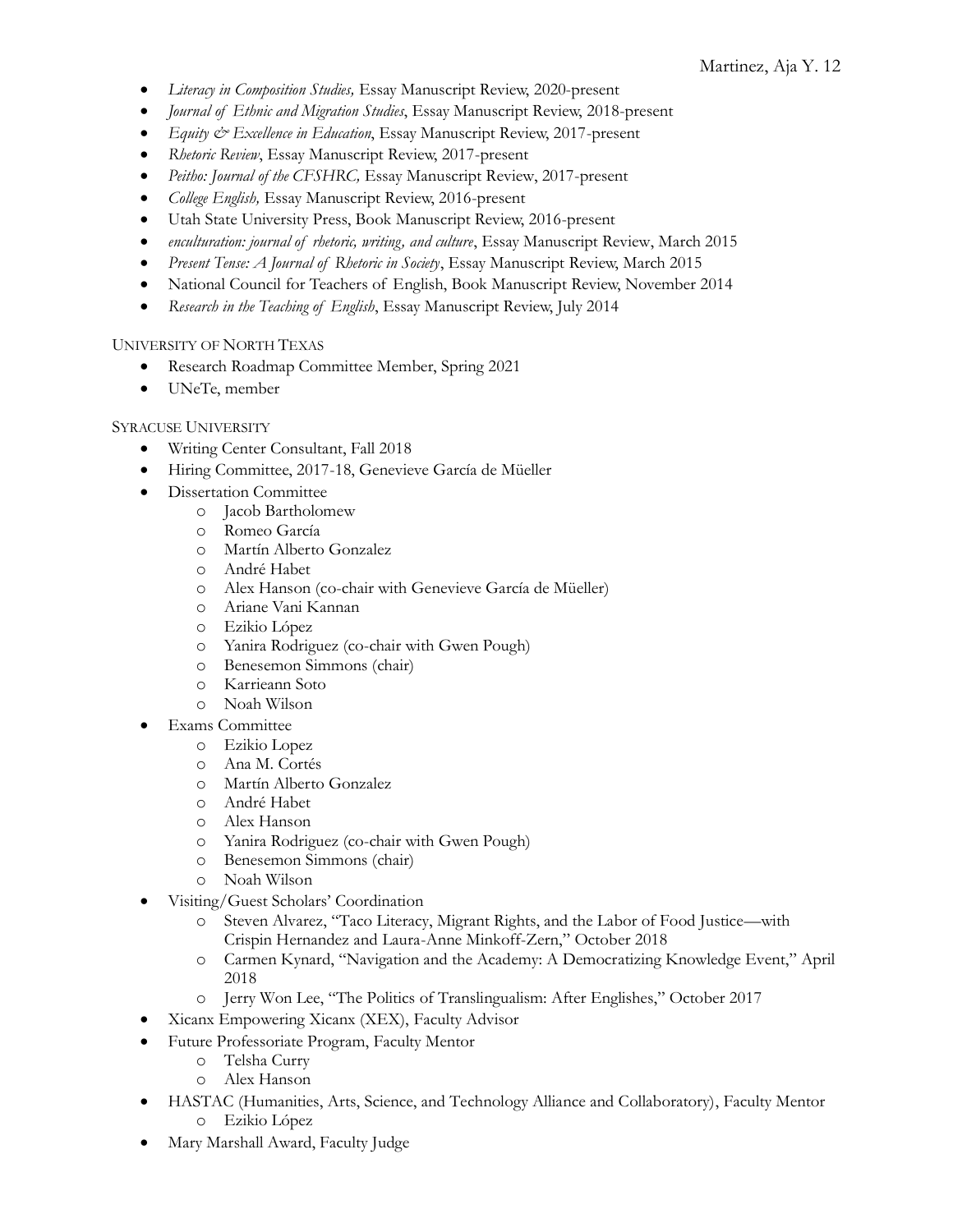• Watson Visiting Professor Colloquium, "Disrupting Genre, Gender, and Generation: Conversations with Maestra Cherríe Moraga," February 2017, Moderator

BINGHAMTON UNIVERSITY

- Graduate Jobs Placement Advisor, Binghamton University English Department
- Hiring Committee Member, Binghamton University English Department
- Media Committee Member, Binghamton University English Department
- Doctoral Dissertation Chair, Binghamton University English Department o Maria P. Chaves
- Doctoral Exams Supervisor, Binghamton University English Department
	- o Maria P. Chaves
	- o Carolyn Keller
	- o Liam Meilleur
	- o Matthew P. Salvia
- Dissertation Committee Member, Binghamton University English Department,
	- o Airek M. Beauchamp
- Graduate Independent Study Supervisor, Binghamton University English Department
	- o Carolyn Keller
	- o Liam Meilleur
	- o Justin Nevin
- Undergraduate Independent Study Supervisor, Binghamton University English Department
	- o Anna Pinchuk
	- o Kaitlyn Schembri
- McNair Scholars Program Faculty Advisory Council and Faculty Mentor, Binghamton University
	- o Jowell Padro
	- o Elijah Simmons
- Visiting/Guest Scholars' Coordination
	- o Stephen Ruszczyk "More than a DREAM: Immigration, Activism, and Educational Access," November 2014
	- o Martin Sean Arce "The Banning of Ethnic Study Books and Programs in Arizona Schools," November 2013
- Academic Council, Binghamton University Career Development Internship Program
- Member, Binghamton University Faculty Senate

### **OTHER**

- Anna S. Habib, Dissertation Committee Member, George Mason University, 2021-present
- Emily LaPadura, Dissertation Committee Member, University of Central Florida, 2021-present
- Brian McShane, Dissertation Committee Member, Texas A&M University-Commerce, 2021-present
- Mohammed Sadiq, Dissertation Committee Member, Binghamton University, 2021-present
- Smitherman/Villanueva Writing Collective, Co-Organizer (with Adam Banks and David Green), 2015-present
- The College Board, Advanced Placement Curriculum Review, Indianapolis, IN, March 2014

# **H O N O R S**

- *Counterstory: The Rhetoric and Writing of Critical Race Theory*, 2021 Coalition for Community Writers "Innovations in Community Writing Book Award," **inaugural winner**
- *Counterstory: The Rhetoric and Writing of Critical Race Theory* 2021 Teaching Literature Book Award, nominee
- *Counterstory: The Rhetoric and Writing of Critical Race Theory* Named one of the "20 Best New Rhetoric Books to Read in 2021" by BookAuthority
- Syracuse University Excellence in Graduate Education Faculty Recognition Award, 2020
- Octalog IV: The Politics of Historiography, CCCC, 2021